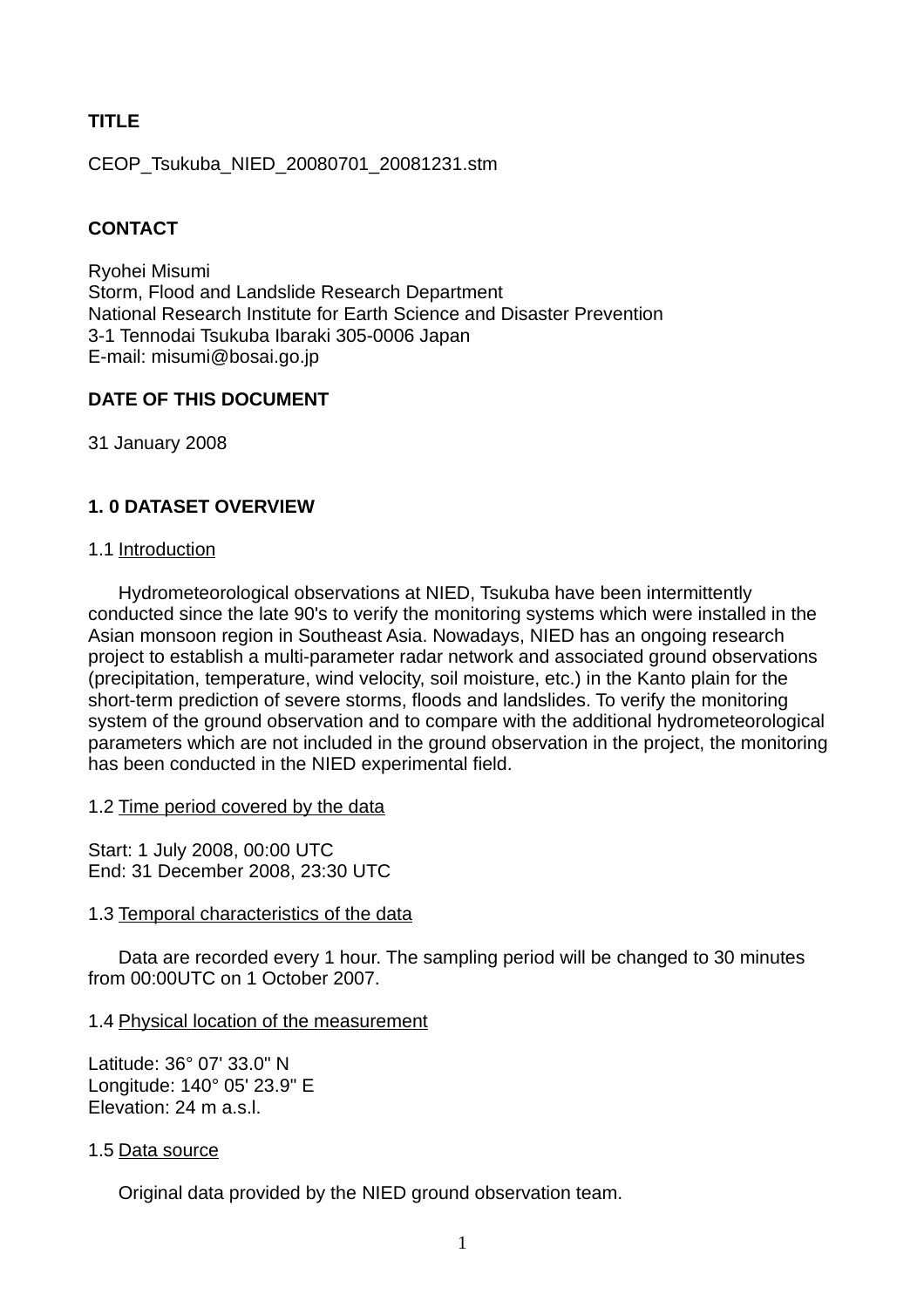# 1.6 WWW address references

# **2.0 INSTRUMENTATION DESCRIPTION**

### 2.1 Platform

Soil type of the observation site is Kanto loam, which is Quarternary volcanic ash consisting of allophane clay mineral. The soil moisture sensor (ADR profile probe) is vertically stuck into the soil.

### 2.2 Description of the instrumentation

| arameter          | Model | <b>Manifacturer</b>           |  |
|-------------------|-------|-------------------------------|--|
| moisture<br>∵ ا0خ | PR2/6 | T Devices L.<br>Ltd<br>Delta- |  |

### 2.3 Instrumentation specification

| <b>Parameter</b> | <b>Sensor Type</b> | Height of sensor (m)                                                    | <b>Accuracy</b>             | <b>Resolution</b> |
|------------------|--------------------|-------------------------------------------------------------------------|-----------------------------|-------------------|
| Soil moisture    | ADR profile probe  | 0.1m,0.2m,0.3m,0.4m,<br>0.6m and 1.0m in depth<br>from the ground level | $0.03 \text{ m}^3 \text{m}$ | 0.001<br>$m3m-3$  |

# **3.0 DATA COLLECTION AND PROCESSING**

### 3.1 Description of data collection

Data are downloaded from the sensor every month.

### 3.2 Description of derived parameters and processing techniques used

Data are calibrated using a calibration curve derived from soil moisture measurement by an oven dry method.

# **4.0 QUALITY CONTROL PROCEDURES**

The data are visually checked and sampling errors are treated as NODATA (-999.9).

### **5.0 GAP FILLING PROCEDURES**

No gap filling procedure was applied.

### **6.0 DATA REMARKS**

### 6.1 PI's assessment of the data

A sensor at -1.00 m level may possibly measures the soil moisture condition in clay layer with low permeability.

### 6.1.1 Instruments problems